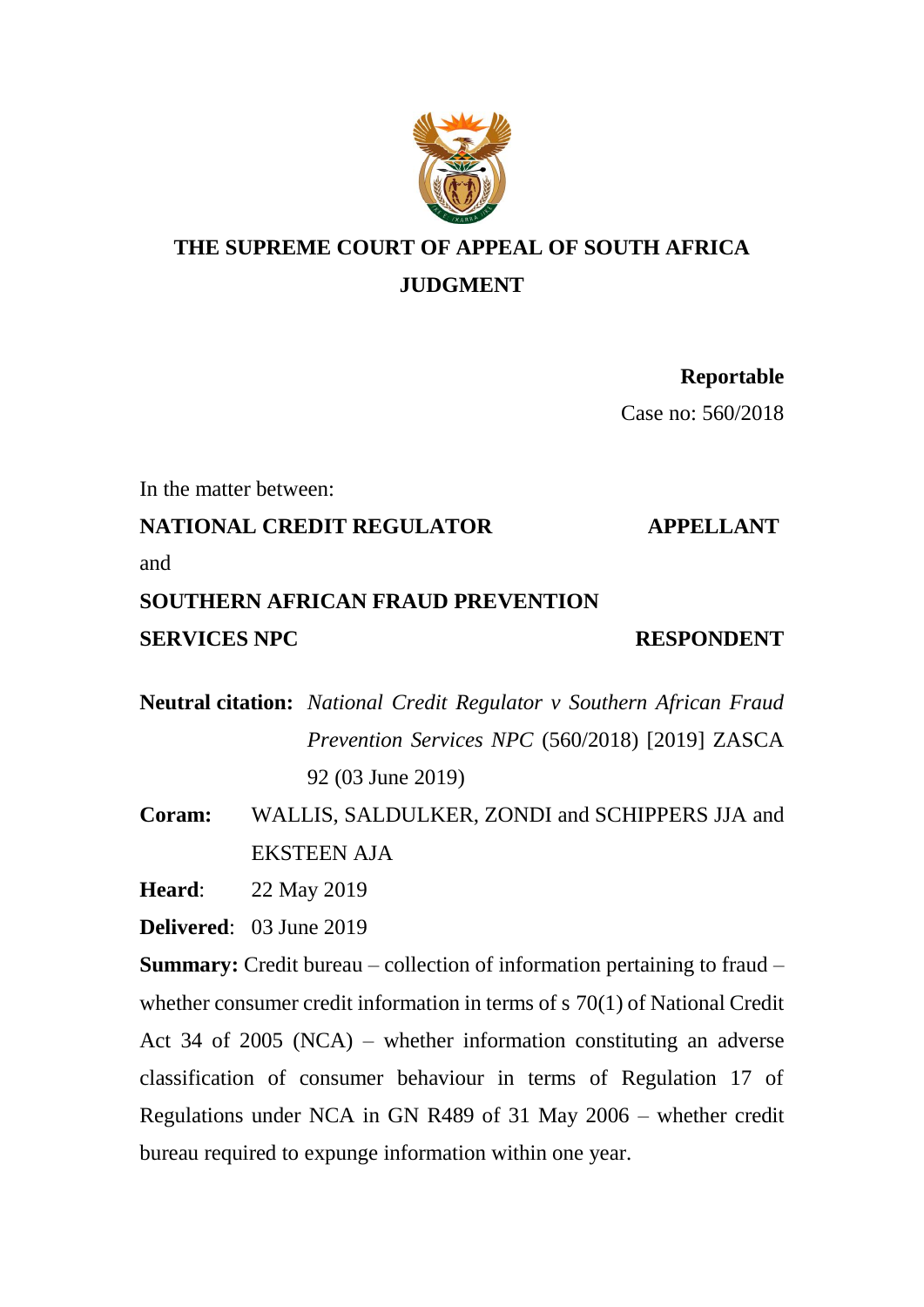#### **ORDER**

**On appeal from:** Gauteng Division of High Court, Pretoria (Vuma AJ, Baqwa J concurring, sitting as a court of appeal):

1 The appeal is dismissed with no order for costs.

2 The orders of the high court granting costs against the National Credit Regulator in the appeal and the cross-appeal to that court are set aside.

#### **JUDGMENT**

## **Wallis and Schippers JJA (Saldulker and Zondi JJA and Eksteen AJA concurring)**

[1] On 12 March 2015 the appellant, the National Credit Regulator (NCR), acting in terms of s 140(1) of the National Credit Act 34 of 2005 (the NCA), lodged a complaint with the National Consumer Tribunal (the Tribunal), against the respondent, Southern African Fraud Prevention Services NPC (SAFPS). The complaint charged SAFPS, a registered credit bureau, with various contraventions of provisions of the NCA and the regulations made thereunder. Prior to the hearing before the Tribunal the parties concluded an agreement of settlement, which they embodied in a draft order subsequently endorsed by the Tribunal. The agreement disposed of all save one of the alleged contraventions. The Tribunal was left to determine an alleged contravention of s 70(2)(*f*) of the NCA, read with regulation 17, and, if there had been a contravention, whether an administrative fine should be imposed upon SAFPS.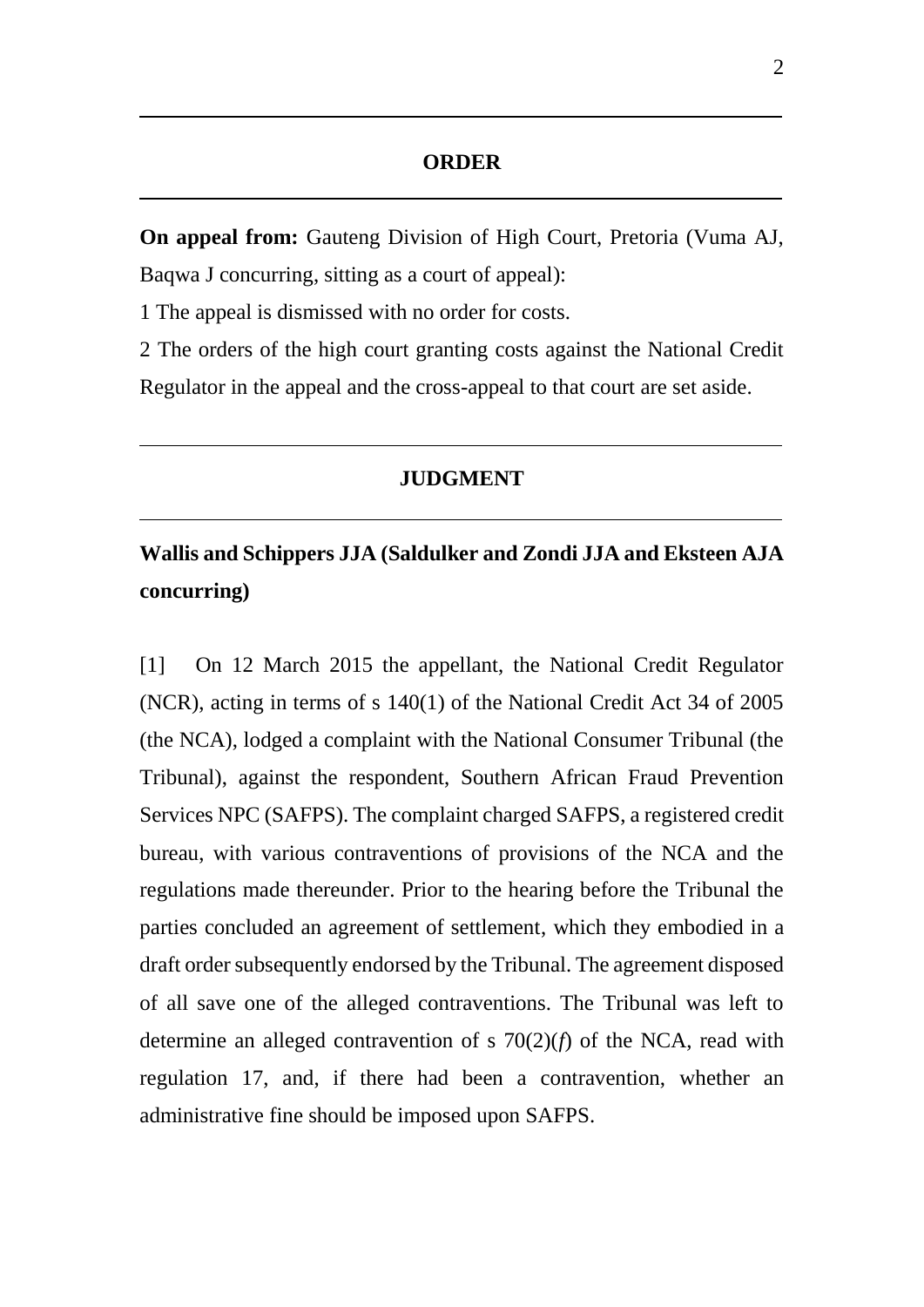[2] The issue for determination by the Tribunal was whether SAFPS was retaining information for longer than permitted by the NCA, read with certain relevant regulations. The NCR contended that the information in question was consumer credit information as defined in s 70(1) of the NCA and that it could not be retained for longer than one year. SAFPS said that it was what it described as 'fraud information', which was not regulated and which it was entitled to keep for the period determined by it, namely ten years.

[3] The Tribunal upheld the contentions of the NCR that SAFPS had contravened s 70(2)(*f*) of the NCA, read with regulation 17, and made a declaratory order to that effect. It declined to impose an administrative fine. SAFPS appealed to the Gauteng Division of the High Court, Pretoria and its appeal succeeded. This further appeal on both the issue of contravention and the imposition of an administrative fine is with the special leave of this court.

#### **The facts**

[4] SAFPS was incorporated in 2000 as a non-profit corporation by the four major banks to combat fraud in commerce. Its members include most major credit providers in South Africa, as well as the South African Revenue Service and the Financial Services Board. It is funded by the annual membership contributions of its members. SAFPS initially denied that it was a credit bureau and obliged to register in terms of s 43 of the NCA. The Tribunal upheld its contentions, but Legodi J in the North Gauteng High Court, Pretoria, overruled that decision in a judgment delivered on 26 May 2011. Subsequently SAFPS registered as a credit bureau and it is accordingly obliged to comply with the statutory obligations of a registered credit bureau. The issue is whether it has done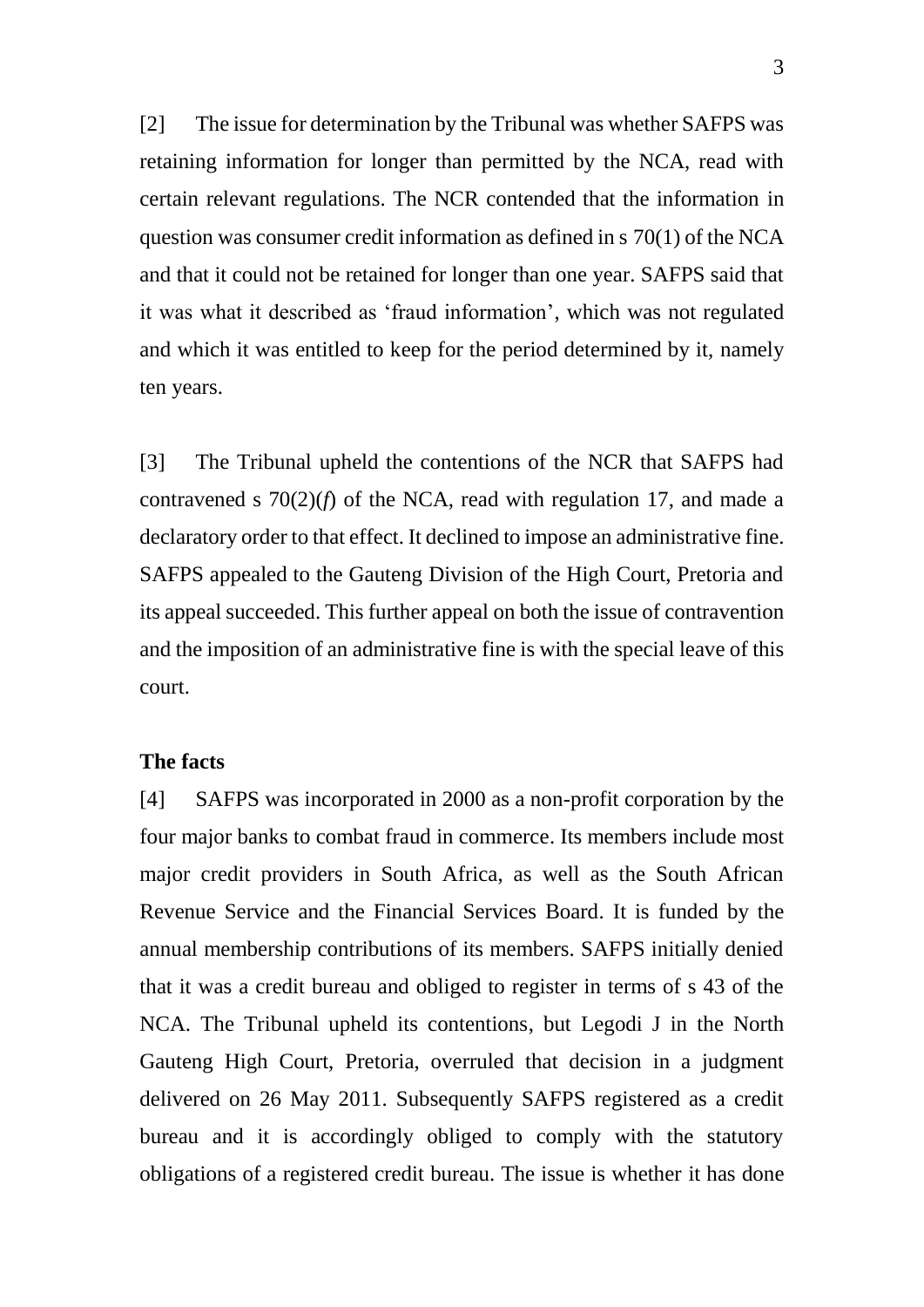so in regard to expunging the information it collects on behalf of its members.

[5] In terms of the agreement concluded between SAFPS and its members, each member agrees that all fraud detected by it during the normal course of its business will be filed to the SAFPS Shamwari database within two business days of the fraud being detected. All members have access to that database in order to access information applicable to their business requirements and needs. Primarily members will seek information before entering into a variety of commercial transactions or making employment decisions.

[6] The SAFPS code of practice identifies 11 different categories of fraudulent conduct. These are:

(a) False identity, which includes the use of a false name, address or ID number or other false personal detail in an application of some type; (b) Impersonation, where an applicant impersonates someone else, perhaps

by using a false ID book or number, or the particulars of a dead person, or in some other way;

(c) Giving false employment details including an incorrect employer name, address or telephone number or providing a forged or incorrect payslip;

(d) Use of other forged documents;

(e) A victim of impersonation, where it is doubtful whether the person is in fact impersonating someone else or is himself or herself possibly the victim of impersonation. In that event the person is shown under both categories (b) and (e). The latter is said to require the member 'to be extra vigilant when deciding as to the granting of any facility'. After establishing that they have been a victim of impersonation, for example, by someone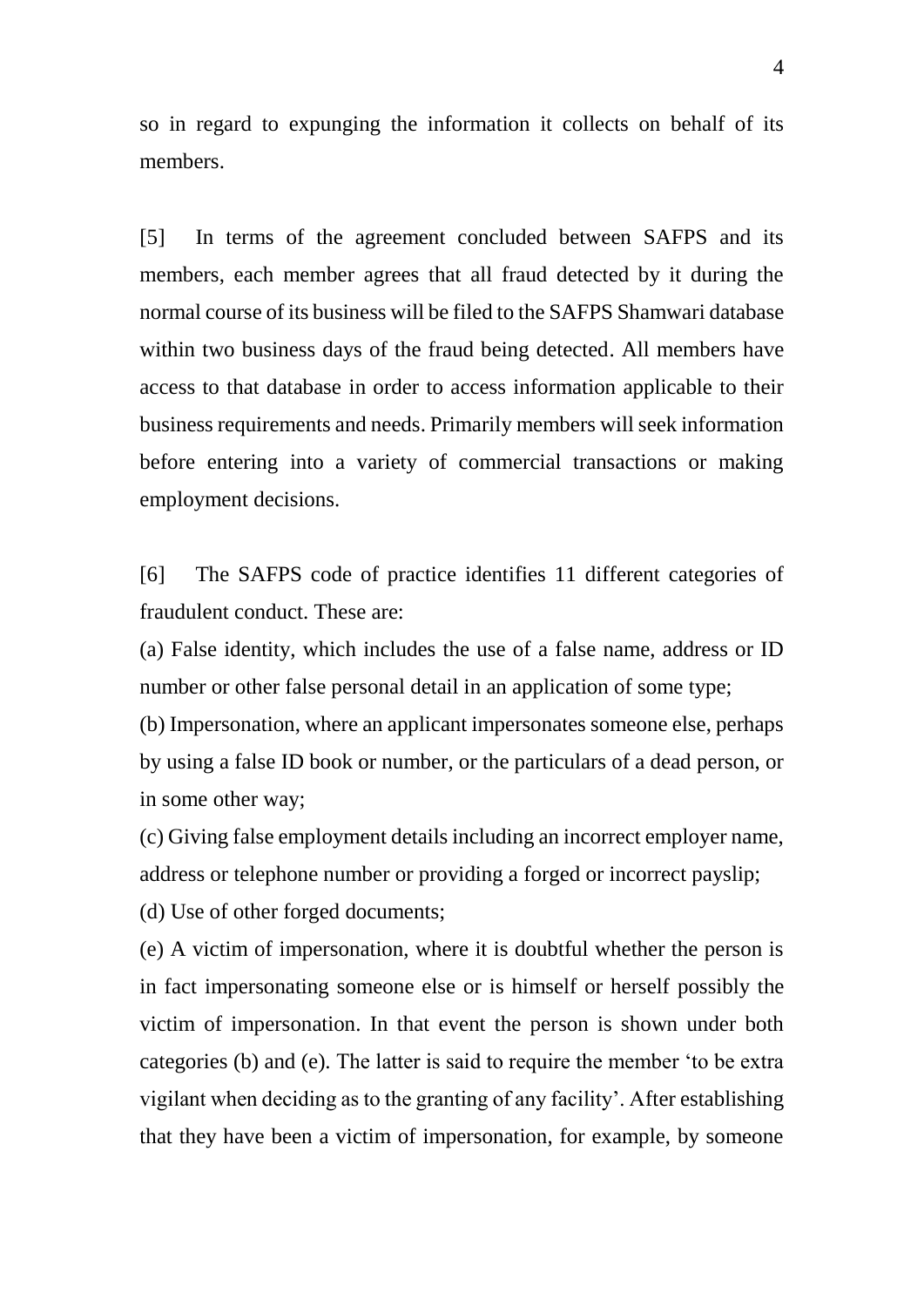using their stolen identity card, a person listed under this category is able to ask for a protective listing;

(f) Misuse of account through fraudulent conduct, which is described as 'deliberately not paying their mortgage or credit card account, especially by guile, trickery or illegitimate presentation of the individual's financial position'. It is said that the category is not to be used unless there was clearly an intention to commit fraud;

(g) Employee fraud or fraud in an employment application. This is an extensive category covering a vast number of possibilities;

(h) Insurance fraud, which relates to dishonest and inflated insurance claims;

(i) Internet fraud;

(j) Business fraud/person unknown, which records information related to fraudulent activities where no person can be identified as responsible;

(k) Suspected fraud (declined). This is a cautionary category where fraud is strongly suspected, primarily in regard to the provision of false information or impersonation of someone else. Accordingly it does not involve a case of proven fraud.

[7] SAFPS referred compendiously to all the information in these various categories as 'fraud information' and we shall do likewise. In each case the primary item of information in its records was a factual statement describing the particular fraud. It stressed the fact that fraud is widespread and perpetrators of fraud are often repeat offenders. In other words, they may repeat fraudulent conduct with several victims or, if unsuccessful in one attempt they may try elsewhere. Perhaps along the lines that the leopard does not change its spots, SAFPS maintained that such information remained relevant for a lengthy period. It accordingly only deletes it from the Shamwari data base after ten years, unless the alleged fraud is clarified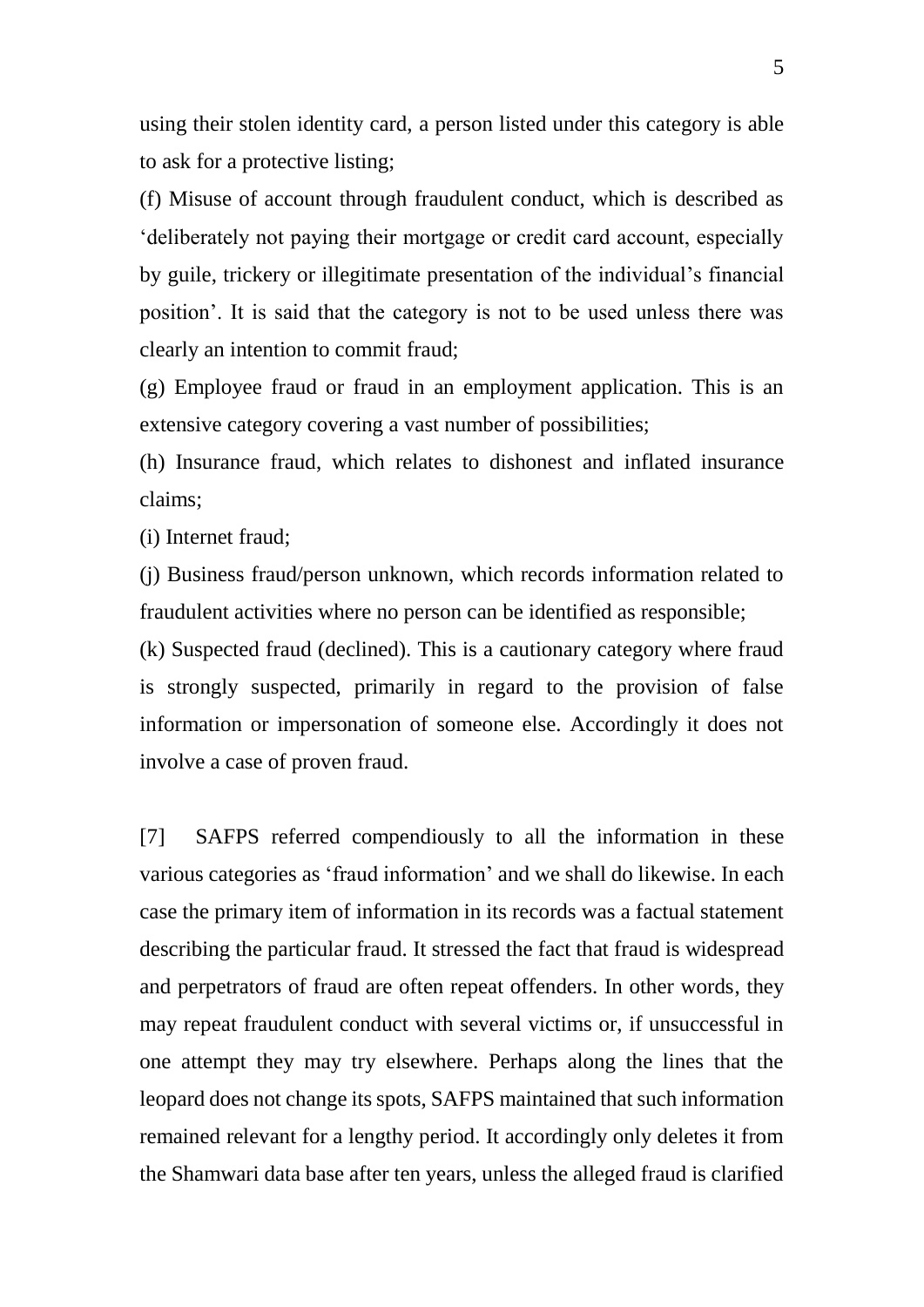and resolved before that date and the listing removed at the instance of a member.

## **The dispute**

[8] The NCR contended that the information obtained by SAFPS from its members constituted consumer credit information as defined in s 70(1) of the NCA. That is information concerning:

'*(*a) a person's credit history, including applications for credit, credit agreements to which the person is or has been a party, pattern of payment or default under any such credit agreements, debt re-arrangement in terms of this Act, incidence of enforcement actions with respect to any such credit agreement, the circumstances of termination of any such credit agreement, and related matters;

*(*b*)* a person's financial history, including the person's past and current income, assets and debts, and other matters within the scope of that person's financial means, prospects and obligations, as defined in section 78(3) and related matters;

*(*c*)* a person's education, employment, career, professional or business history, including the circumstances of termination of any employment, career, professional or business relationship, and related matters; or

*(*d*)* a person's identity, including the person's name, date of birth, identity number, marital status and family relationships, past and current addresses and other contact details, and related matters.'

[9] The first issue between the parties was whether the NCR was correct in contending that the fraud information held by SAFPS was consumer credit information. If it was not, that was an end to the matter. If it was, the second issue was whether and when SAFPS was obliged to expunge the information from its Shamwari database. Section 70(2)(*f*) of the NCA required it to:

'promptly expunge from its records any prescribed consumer credit information that, in terms of the regulations, is not permitted to be entered in its records or is required to be removed from its records'.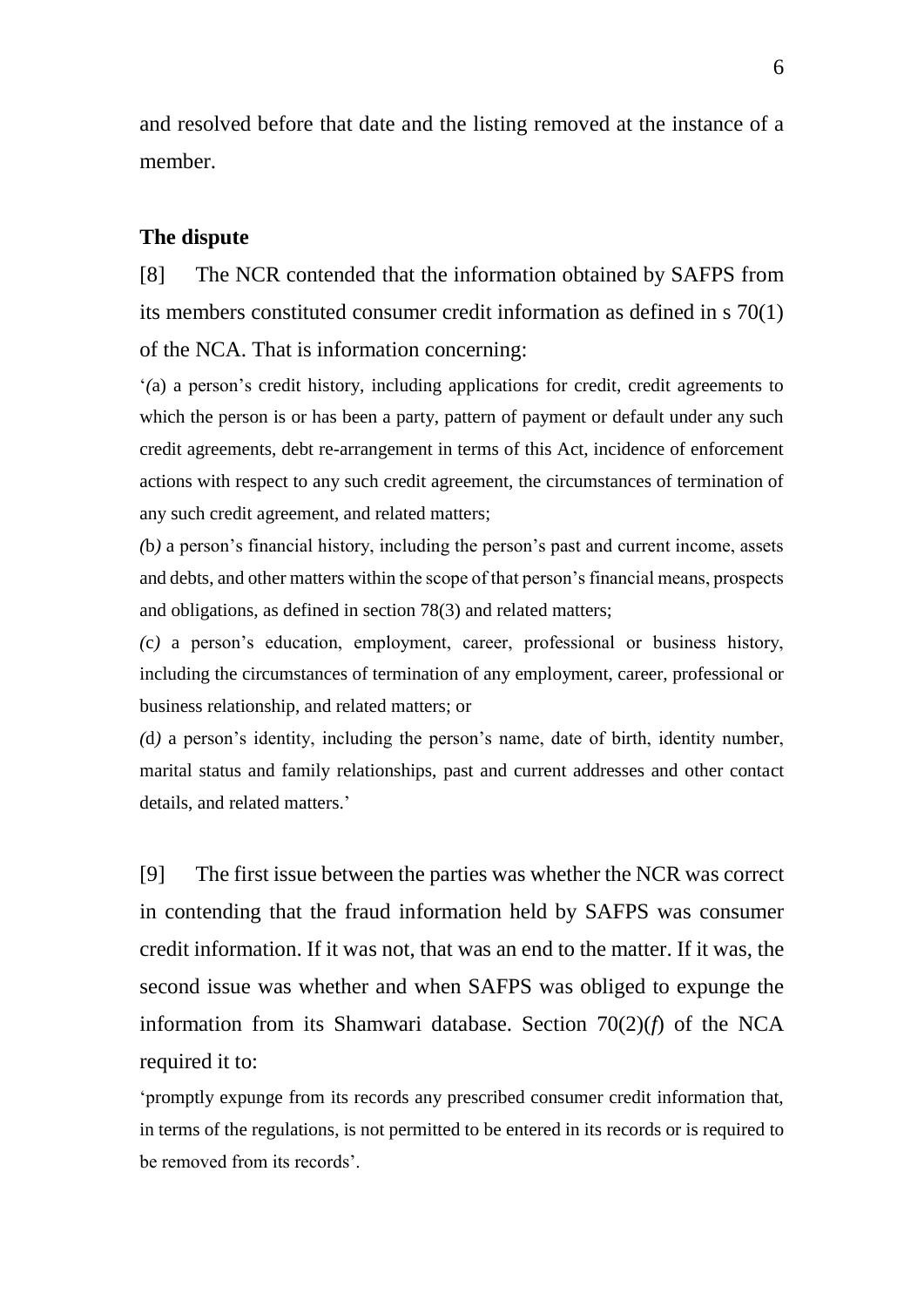That takes one to the regulations promulgated under the Act (the Regulations). $<sup>1</sup>$ </sup>

[10] Regulation 17(1) contains a table of different categories of consumer credit information, with a more detailed description and a maximum period from the date of the relevant event for which it can be displayed and used for purposes of credit scoring or credit assessment. No point was made of that latter qualification and we assume that SAFPS accepted that its members use the information in part at least for credit assessment. It was common cause between the parties, and correctly so in our opinion, that the only category of consumer credit information that might be relevant to the information held by SAFPS was category 5 entitled 'Adverse classifications of consumer behaviour'. The appended description is 'Subjective classifications of consumer behaviour' and the period of expungement one year. The second issue was whether the fraud information held by SAFPS fell within this category. If it did, then its retention on the database for ten years was a breach of s 70(2)*(f)* of the NCA.

### **Is the SAFPS fraud information consumer credit information?**

[11] The NCR's case before the Tribunal was that a listing relating to fraud or suspected fraud constituted 'consumer credit information' as defined in s 70(1) of the NCA, because consumer behaviour was not limited to payment under a credit agreement but also included the behaviour of a consumer who intended to defraud a credit provider in a prospective credit application. All of this fitted comfortably within the general categories of a person's credit history or their financial history. In

<sup>&</sup>lt;sup>1</sup> The Regulations were originally published in GN R489 of 31 May 2006 and amended by GN R1209 of 30 November 2006 and further amended by GN R202 of 13 March 2015.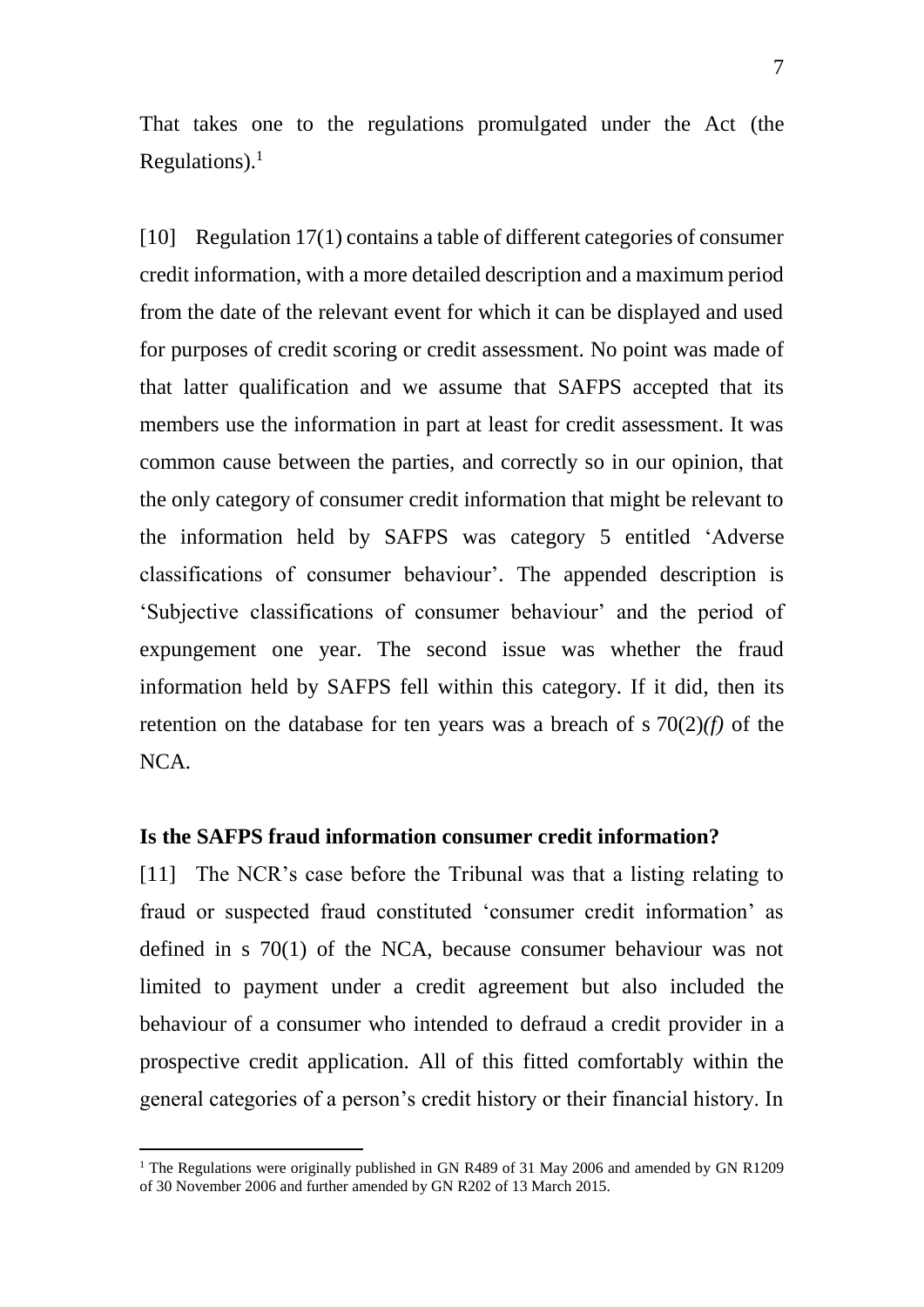a real sense nothing could be more relevant to a person's credit history than that they had previously committed fraud.

[12] Before us counsel for the NCR advanced essentially the same argument. The data that the SAFPS kept in its database was consumer credit information, because it included information relating to fraudulent, financial or other transactions involving consumers and contained their personal details such as identity numbers, addresses and places of work. The data was inextricably linked to credit applications by consumers to credit providers and used by members of SAFPS when assessing applications for credit.

[13] In construing the relevant provisions of the NCA and regulation 17, the starting point is the accepted approach to statutory construction that when interpreting legislation, what must be considered is the language used, the context in which the provision appears, the apparent purpose to which it is directed, and the background to its production.<sup>2</sup>

[14] The definition of 'consumer credit information' in s 70(1) is extremely broad. It includes all sorts of information of the type that consumers ordinarily furnish in credit applications, about their credit, financial and employment history. In order for it to be meaningful it reflects personal information such as their name, address, identification number and contact details. The breadth of the definition must however be understood in the context in which it appears. That context emerges from other provisions of the NCA. Thus, in s 3*(f)*, one of the purposes of the

<sup>2</sup> *Natal Joint Municipal Pension Fund v Endumeni Municipality* [2012] ZASCA 13; 2012 (4) SA 593 (SCA) para 18; affirmed in *Airports Company South Africa Big Five Duty Free (Pty) Limited* & *others* [2018] ZACC 33; [2019] 2 BCLR 165 (CC) para 29;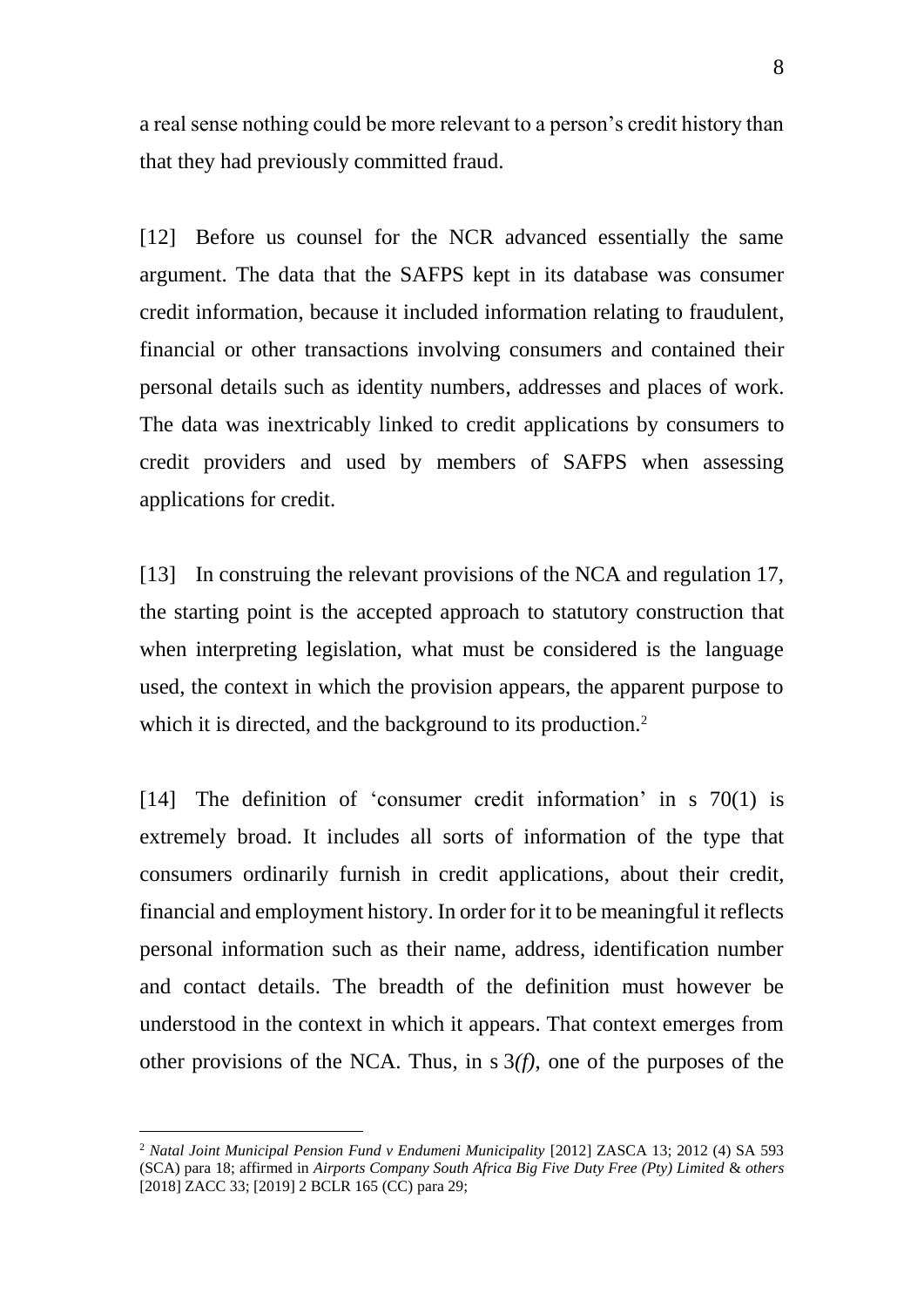NCA is to improve consumer credit information and the reporting and regulation of credit bureaux. That appears to serve two purposes consistent with the balance that the NCA seeks to maintain between consumers who need credit and those who provide it. The first is that the information recorded by bureaux should be as accurate and meaningful as possible. The second is that consumers seeking credit should not be burdened by inaccurate or out of date information.

[15] In s 43(1), dealing with the registration of credit bureaux, one finds that they are bodies that for payment engage in the business of receiving reports of, or investigating, credit applications, credit agreements, payment histories or patterns or consumer credit information as defined in s 70 (1). When furnished with consumer credit information they are obliged to verify its accuracy and also to maintain it in their records. In other words, consumer credit information relates to information concerning a person's ordinary track record as a consumer. Its apparent purpose is credit assessment, more specifically whether consumers would be able to comply with their obligations under a credit agreement. SAFPS submitted that the information in the section was confined to this type of information and did not include information about criminal convictions or confirmed incidents of fraud.

[16] A further factor is that the NCA itself appears to recognise that a credit bureau may receive and retain certain information that does not constitute consumer credit information. Section 70(3)*(a)* provides that, in addition to the consumer credit information contemplated in s 70(2), which is the information described in s 70(1), a credit bureau 'may receive, compile and report only other prescribed information in respect of a consumer'. This is something of a double-edged sword. It prohibits credit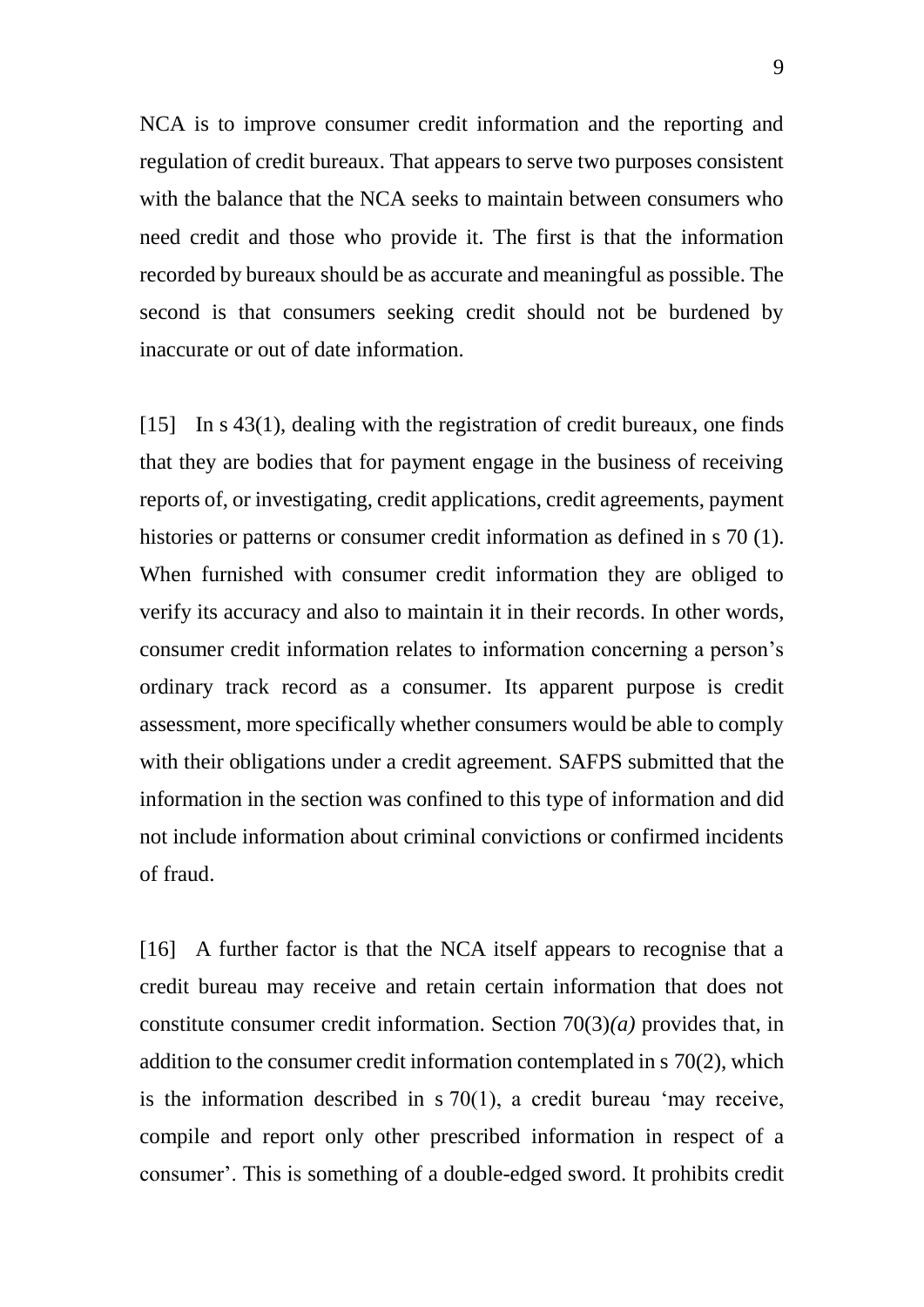bureaux from receiving, compiling and reporting on any information other than information described in s 70(1), but contemplates that there may be such additional information and that this may be kept, if that is prescribed by regulation. So the NCA itself appears to contemplate that there may be information that it is desirable that credit bureaux should keep, falling outside that described in s 70(1).

[17] This rather tangled scheme is given effect by way of the regulations. Regulation 18(3) defines six categories of consumer credit information that may not be kept and must be expunged from a credit bureau's records in terms of s 70(2)*(f)* of the NCA. These categories include information about a consumer's race, political affiliation, medical status, religion, sexual orientation or trade union membership. This is all described as consumer credit information, albeit that it is unclear how some of it at least fits within the definition in s 70(1). The additional information that a credit bureau may keep in terms of s  $70(3)(a)$  is then described in regulation 18(6). There are four categories of such information viz:

'*(a)* status and history of outstanding obligations and payments in respect of goods, services, or utilities supplied to consumers;

*(b)* information that is relevant for the purposes of credit fraud detection and prevention;

*(c)* payments made by a consumer in respect of a debt, where the debt has been ceded or sold by the credit provider to another party;

*(d)* information that is not related to and not intended to for the purpose of providing consumer credit, provided that the consumer's consent has been obtained to use the information for such purpose and to submit, compile and report such information'.

[18] Section 70(3)*(a)* describes this as 'other information' in contradistinction to consumer credit information. The difficulty lies in distinguishing the two. Sub-paragraph *(a)*, for example, undoubtedly refers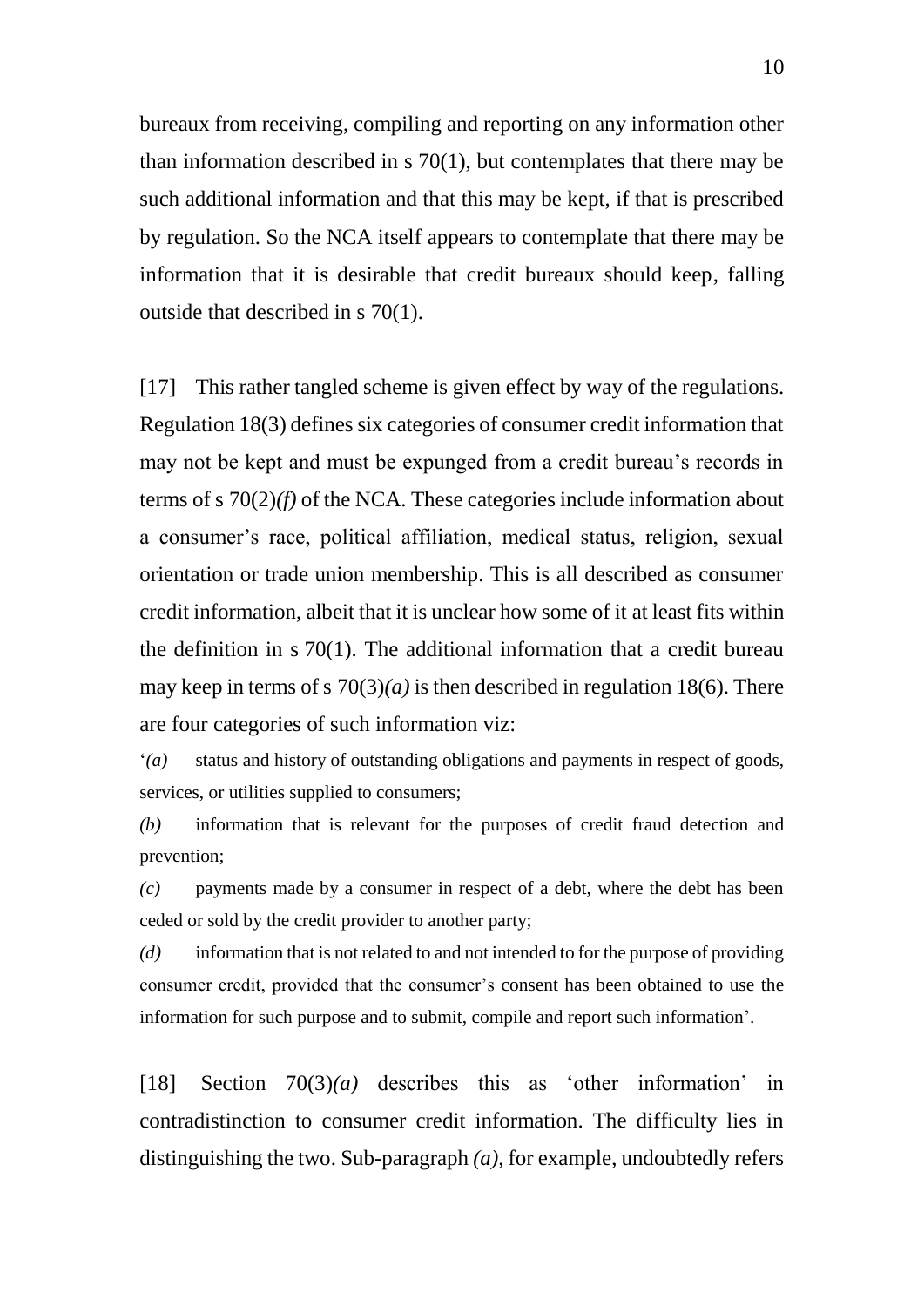to information that constitutes part of a consumer's credit history. A consumer's payment history in respect of a debt is a 'pattern of payment or default' under a credit agreement and therefore part of their credit history as defined. Some at least of the information held by SAFPS, such as the identity of consumers and the fact that they had applied for credit and been refused, would constitute part of their credit history and therefore consumer credit information. On the face of it therefore there is an overlap between the information prescribed in regulation 18(6) and consumer credit information in terms of s 70(1).

[19] One way of dealing with this would be, as contended by SAFPS, to ask first whether the information is information that is relevant for the purpose of credit fraud detection and prevention. If the answer to that question is affirmative then, because s 70(3)*(a)* treats information of that type as distinct from consumer credit information as defined, it is automatically excluded from the latter category. On that basis all the information it describes as fraud information would fall outside the scope of consumer credit information and also outside the scope of s 70(2)*(f)* of the NCA, which only applies to the expungement of consumer credit information and not information that does not constitute consumer credit information. The same approach could be taken to the other information referred to in regulation 18(6).

[20] This is an apparently simple way of dealing with the overlap between the fraud information held by SAFPS and consumer credit information defined in s 70(1), such as information relating to personal details, for example, the surname and identity number of a subject; employment, professional or business history; and credit history which includes applications for credit. But it poses problems. In the first place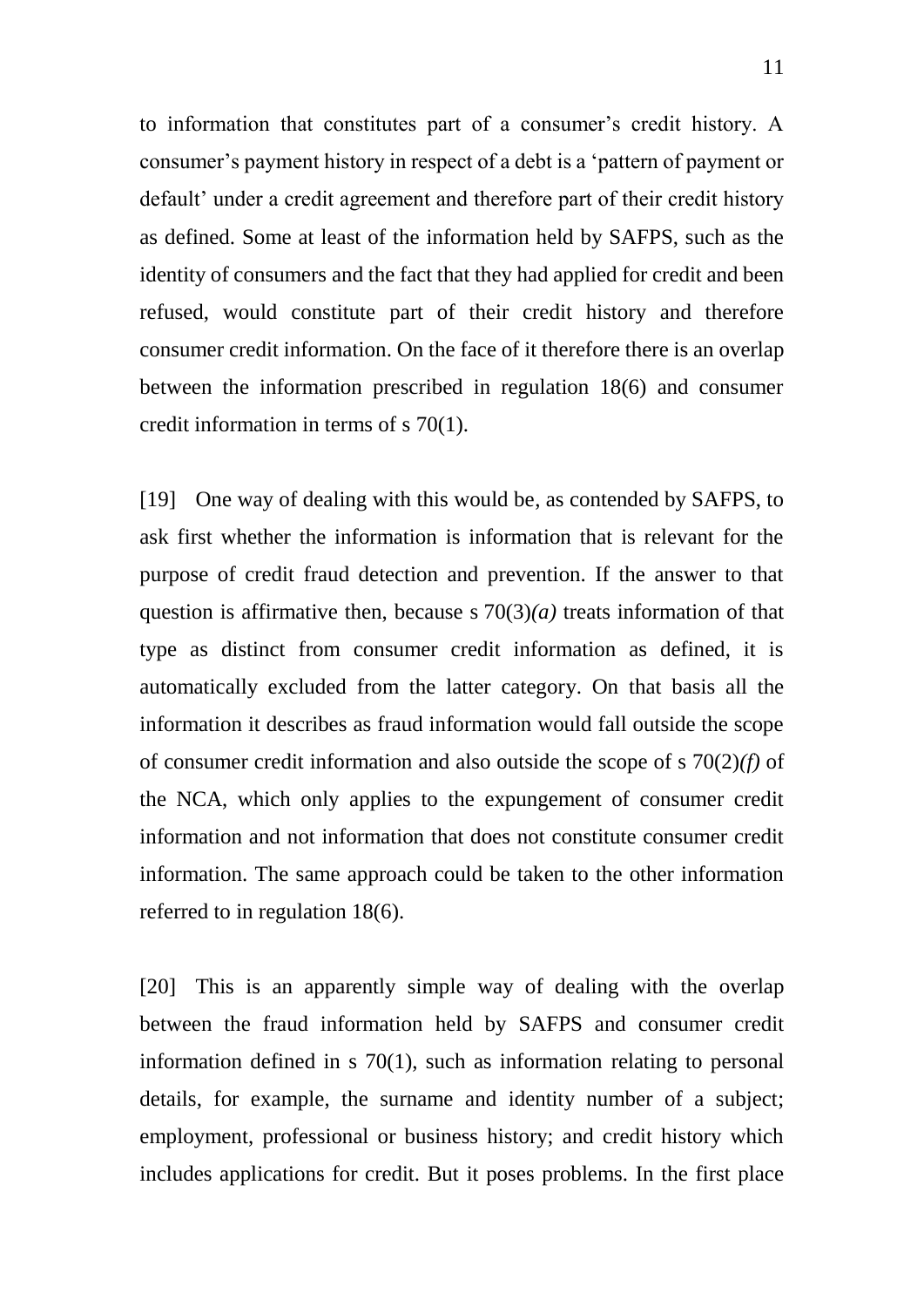s 70(1) is the primary provision, contained as it is in the NCA itself, while regulation 18(6) is a regulation made under the NCA that serves a subordinate purpose. It inverts the enquiry to say that the regulation operates to limit the scope of the statutory definition. Secondly, it means that the regulation serves to define the statutory provision, but that is not the purpose of a regulation. In our view therefore the contention that regulation 18(6)*(b)* serves to exclude from the ambit of consumer credit information any information that is relevant for fraud detection and prevention purposes cannot succeed.

[21] There is an alternative argument that may have a similar result. It is that the purpose of s  $70(2)(f)$  of the NCA is to empower the Minister to make regulations that remove from the ambit of consumer credit information certain specified information that would otherwise fall within it, given the wide terms of the definition in s 70(1). Accordingly regulation 18(6) serves to excise from consumer credit information in terms of s 70(1) the information specified in the regulation. That construction would overcome the problem that the regulation and the section overlap. It was not, however, developed in argument before us and, as the appeal can be resolved without deciding the point, it is best not to make a firm ruling on it. We turn then to the second issue, which we will approach on the footing that at least some of SAFPS' fraud information is consumer credit information.

#### **Is SAFPS obliged to expunge its fraud information?**

[22] The obligation to expunge consumer credit information arises under s  $70(2)(f)$  of the NCA. A credit bureau must promptly expunge from its records any prescribed consumer credit information that in terms of regulations is required to be removed from its records. The obligation to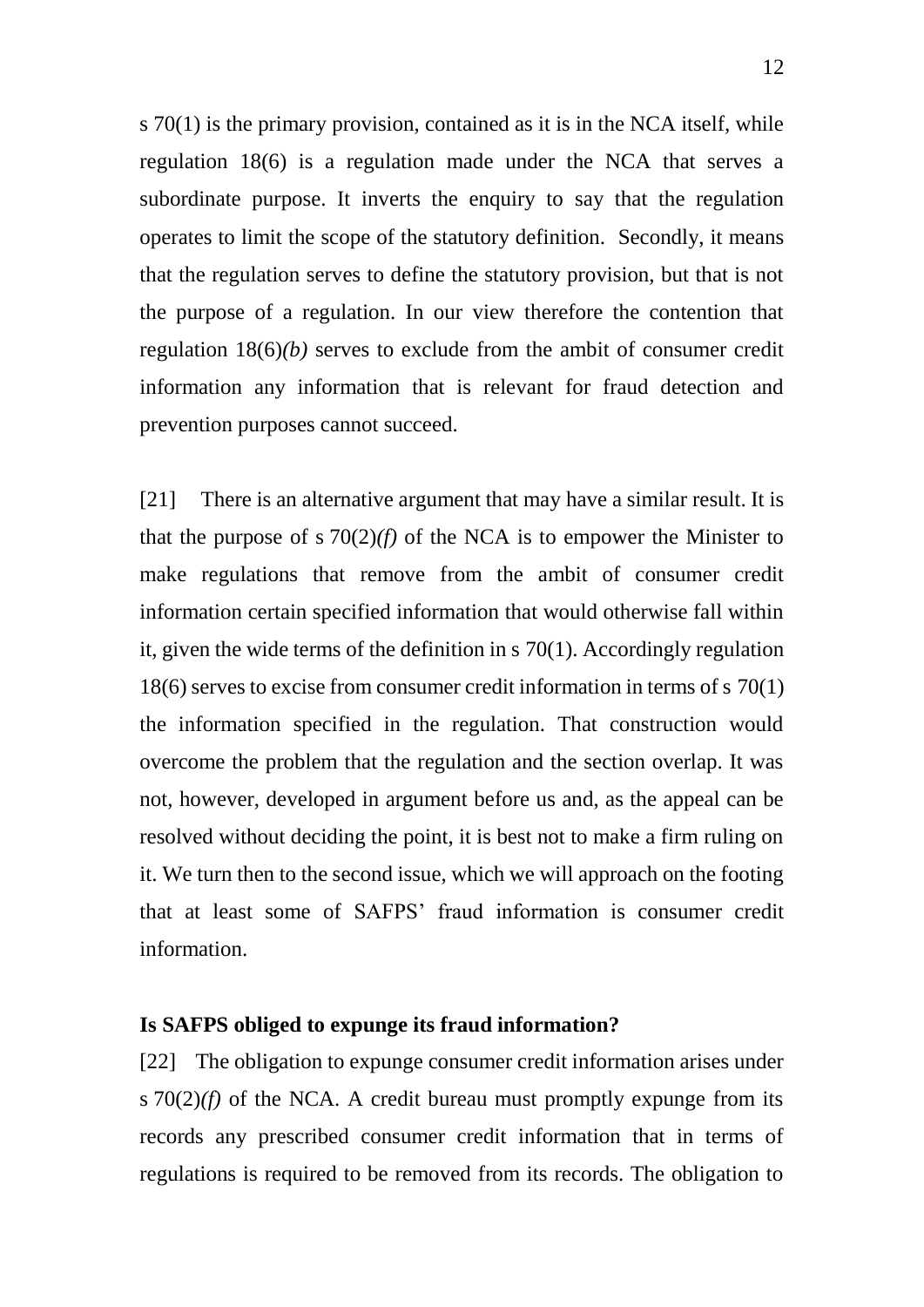expunge information arises in relation to any consumer credit information that is so prescribed. Any information not so prescribed is not subject to compulsory expungement. The issue then is whether the fraud information is so prescribed. In order to determine that it is necessary to have regard to regulation 17(1).

[23] The regulation is headed 'Retention periods for credit bureau information'. It provides that the consumer credit information as per the table to the regulation 'must be displayed and used for purposes of credit scoring or credit assessment for a maximum period from the date of the event, as indicated'. That period is '1 year or within the period prescribed in section 71A', in the case of category  $5 -$  adverse classifications of consumer behaviour. This was the only provision in the table on which the NCR relied in contending that there was an obligation on SAFPS to delete its fraud information.

[24] The term 'adverse classifications of consumer behaviour' is not defined in the Regulations. It has however been defined in s 71A(4)*(a)* of the NCA, in the context of the removal of adverse consumer credit information, as follows:

' "adverse classification of consumer behaviour" means classification relating to consumer behaviour and includes a classification such as "delinquent", "default", "slow paying", "absconded", or "not contactable" …'

That definition was introduced into the NCA with effect from 13 March 2015 in terms of Act 19 of 2014. In view of the fact that the events leading to the NCR's original complaint arose prior to the effective date of the amendment and the regulations had also been amended in that time, the parties were asked whether we were to approach the issues in accordance with the historical provisions of the statute and regulations or on the basis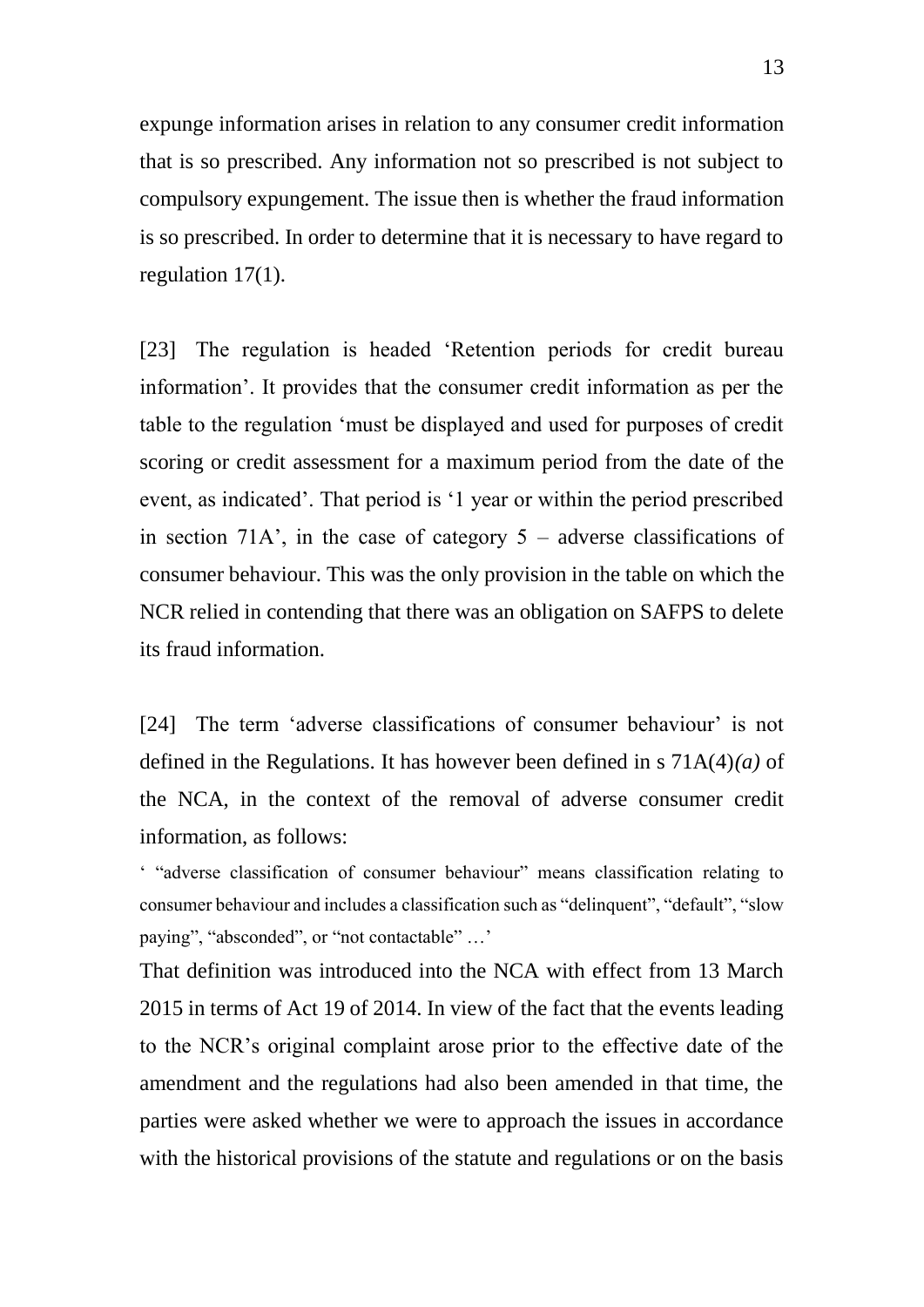of the amendments. They confirmed that the case had been argued on the latter basis and, as that was the live dispute between them, that the case should be determined under the current statute and regulations.

[25] In our view, the meaning that must be given to the term 'adverse classification of consumer behaviour' throughout category 5 of regulation 17(1) is the meaning that it is given in s 71A(4)*(a)* of the NCA. Various features support that construction. The first is that its central feature is the failure by consumers to perform their legal and contractual obligations under a credit agreement. It encompasses subjective classifications of that failure and says nothing about fraud. The latter is more usually an objective assessment of the consumer's conduct in the light of the definition of fraud. The expression 'adverse classification of consumer behaviour' appears to be directed at the behaviour of the consumer once credit has been advanced rather than behaviour aimed at defrauding a credit provider in a prospective credit application.

[26] Different meanings cannot be assigned to the expression 'adverse classification of consumer behaviour' in category 5 of regulation 17(1), depending on whether one is concerned with the one year period or the seven day period for expungement. Both periods require information of that class to be expunged. In general it must be expunged after one year. Where the obligation has been discharged it is seven days. In relation to the latter class of cases the statutory meaning of 'adverse classification of consumer behaviour' in s 71A(4)*(a)* is applicable. Regulation 1 makes it clear that any word or expression defined in the NCA bears the same meaning in the Regulations. There is no basis upon which the expression can be given a different meaning when dealing with a situation where the obligation has not been settled, so that the expungement period is one year.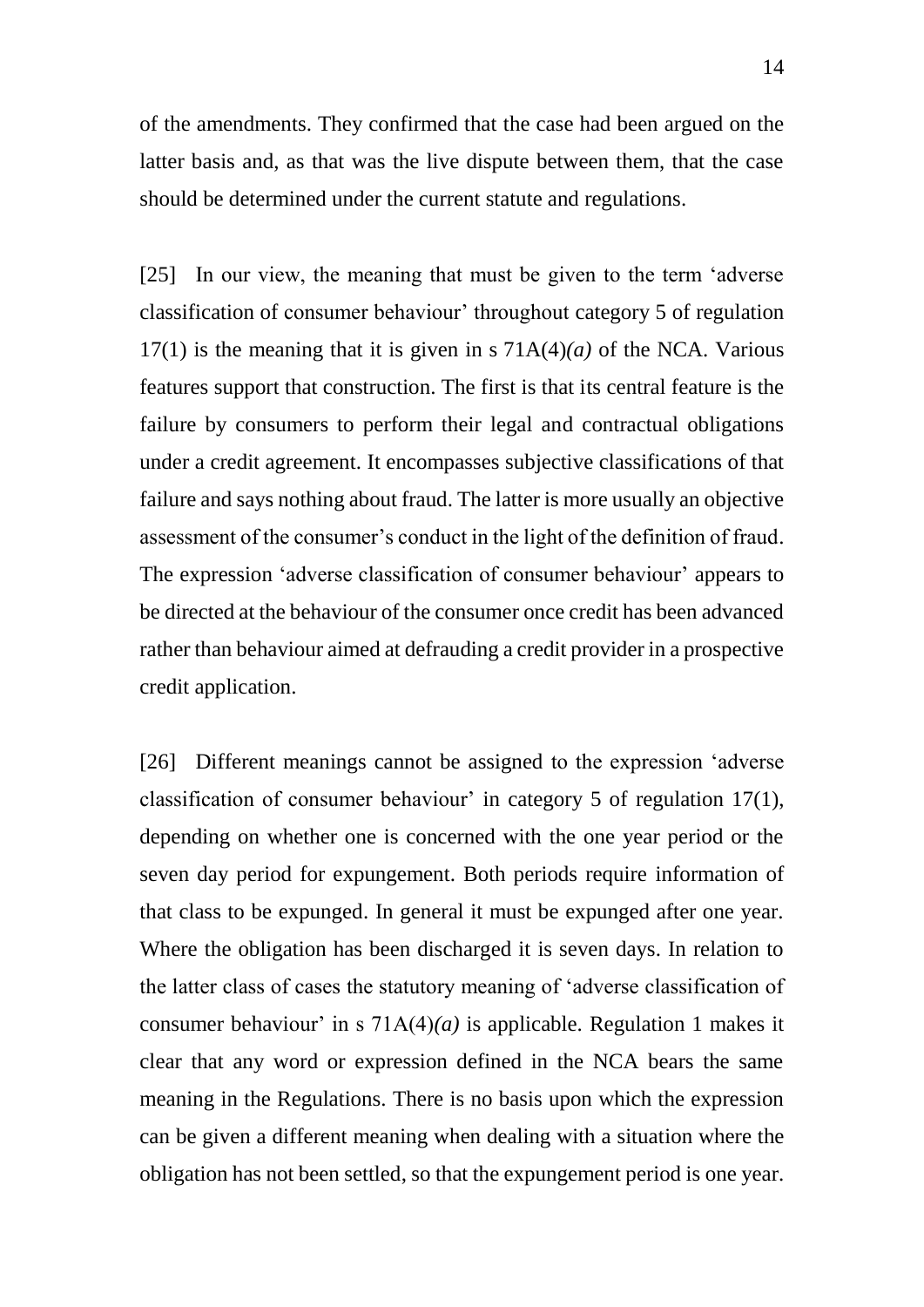[27] This interpretation is underscored by the fact that in the amending regulations made under GN R1209 of 30 November 2006 the term 'adverse classifications of consumer behaviour' was included in the definition of 'adverse consumer credit information', which provided:

#### '**"adverse consumer credit information" includes:**

- (a) adverse classifications of consumer behaviour, which are subjective classifications of consumer behaviour and include classifications such as "delinquent", "default", "slow paying", "absconded" or "not contactable" …
- (b) adverse classifications of enforcement actions, which are classifications related to enforcement action taken by the credit provider, including classifications such as "handed over for collection or recovery", "legal action", or "write off".'

These then formed two of the categories in the table in regulation 17(1). When s 71A was introduced in 2015, these definitions were removed from the regulations and transposed to the statute in s 71A(4), but the categories specified in regulation 17(1) were unchanged. That is a clear indication that the statutory meaning that had always until then governed these categories would continue to do so.

[28] The fraud information held by SAFPS does not fit comfortably in an 'adverse classification of consumer behaviour' as defined in the NCA. That behaviour, which includes 'delinquent', 'default', slow-paying', 'absconded' and 'not contactable', is behaviour in relation to the performance of obligations under a credit agreement, and will not ordinarily include fraud. Where fraud is committed, as in many cases it appears to be, when a consumer is seeking to obtain credit or a job, it stretches the language to describe that as consumer behaviour of the type referred to in the definition.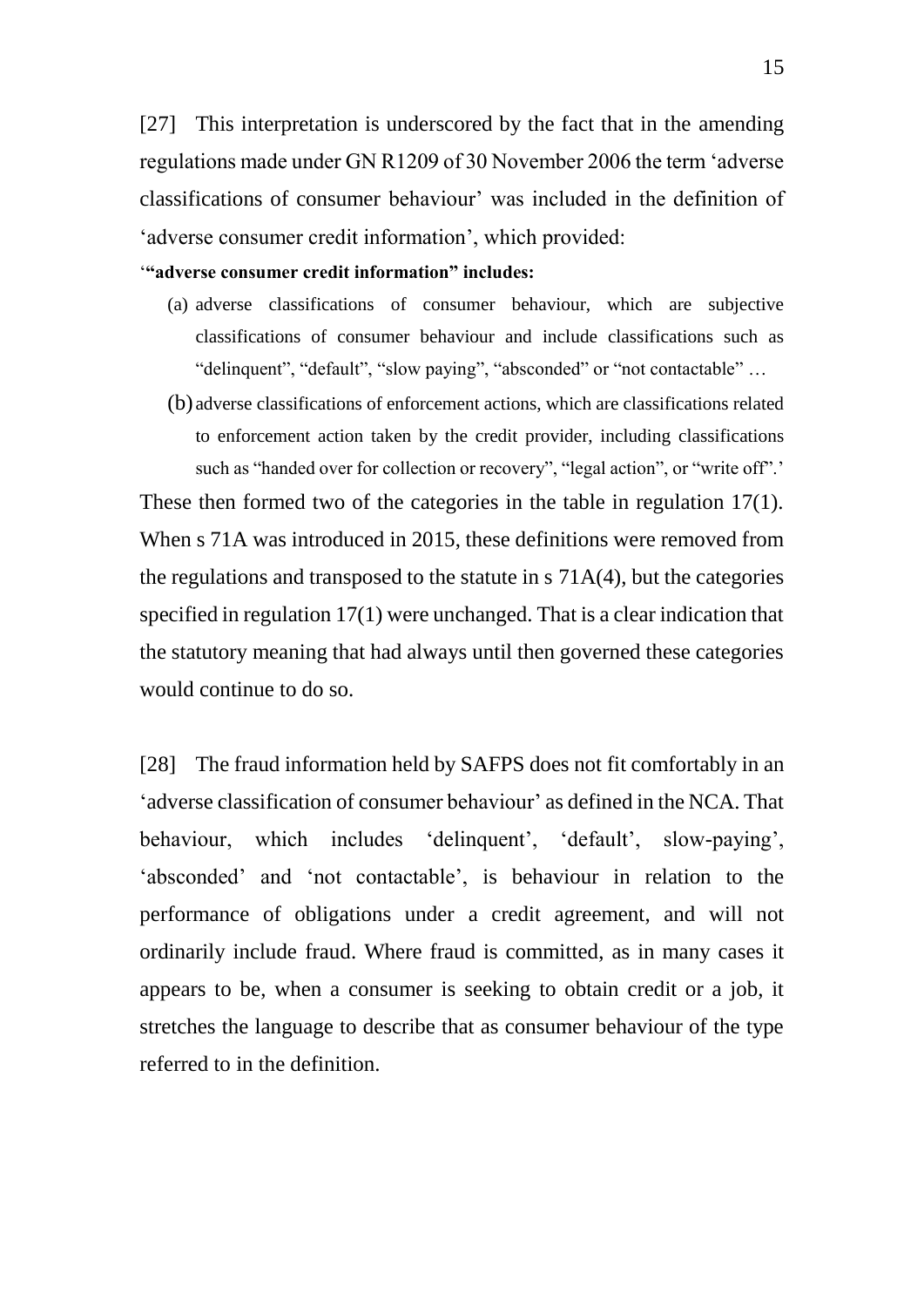[29] The fraud information does not involve a 'subjective' classification of consumer behaviour. The reason for expungement of subjective classifications of consumer behaviour in category 5 of regulation 17 is a matter of common sense. It is precisely because the classification by the credit provider as 'delinquent', 'default', 'non-paying', 'absconded' or 'not contactable' is entirely subjective and based on the classifier's own observations or preferences, that the information may not be retained for more than one year. Where the reason for the default is that the consumer has lost their job as a result of illness, one credit provider may treat that as a misfortune, while another may categorise them as in default or delinquent. Such subjective classifications warrant being retained for a shorter period.

[30] By contrast, the types of fraud on the SAFPS database are generally classified on the basis of facts and objective criteria. For example, in the filing category 'false identity', applicants in fact supply false documents about themselves in order to deceive, which is entered in the Shamwari database. Likewise, before a filing is made under the category 'insurance fraud', members of the SAFPS are required to objectively establish that the claimant has completed a claim form containing materially false and misleading information in order to obtain a benefit which would have resulted in a loss to the member. Fraud in relation to credit applications may involve forgery of bank records or pay slips and similar documents.

[31] All of this points to the fraud information held by SAFPS not being subject to the time limit, even if it constitutes consumer credit information, because it is not consumer credit information within any of the prescribed categories in regulation 17. The Tribunal's finding that fraud information 'is the subset of [consumer] credit information that equally impacts the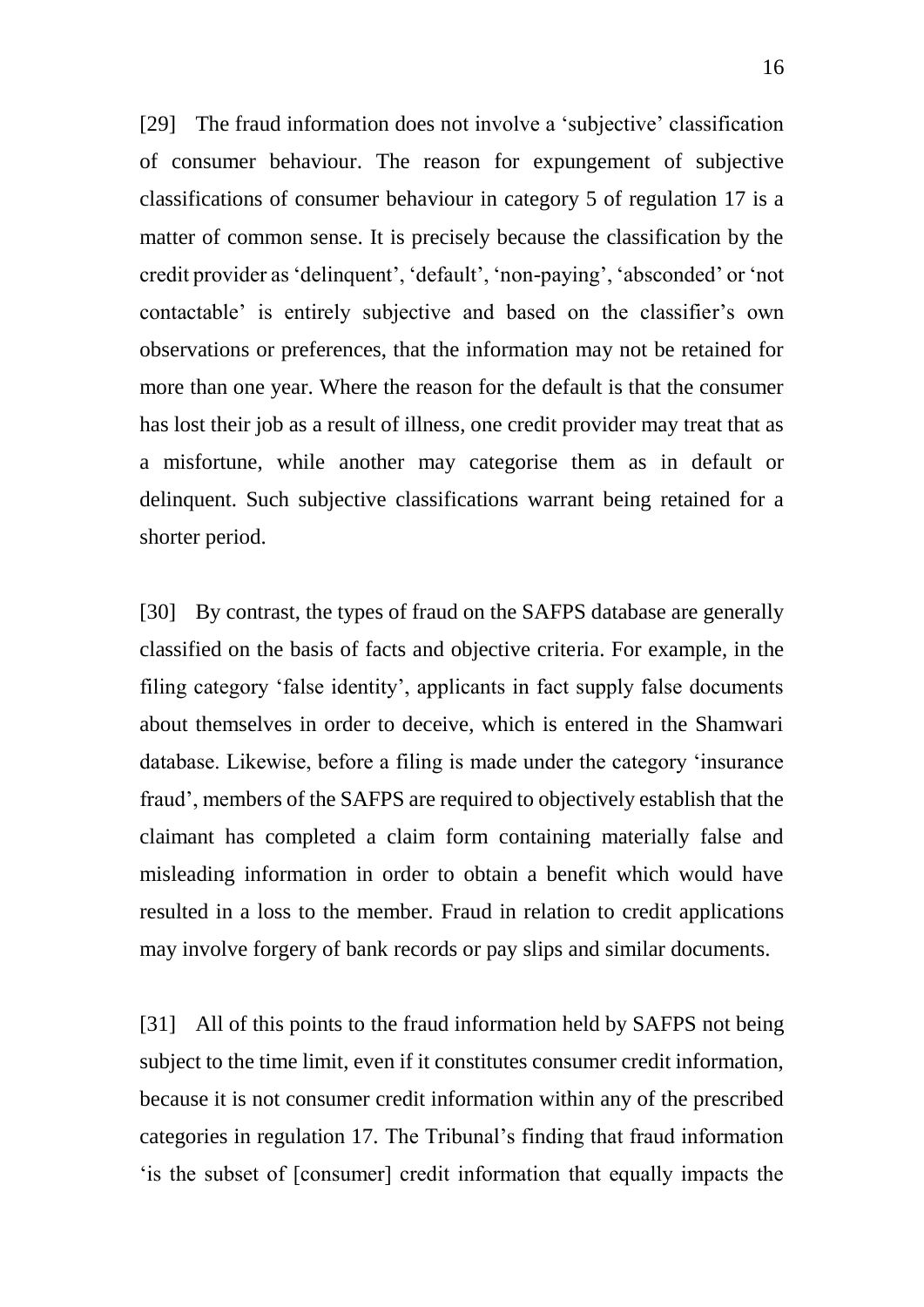credit provider's decision whether or not to grant credit to the affected consumer', does not properly address the question whether it falls within one of the categories in regulation 17(1) and is thus incorrect.

[32] Additionally, the NCA and the regulations made under it expressly recognise certain categories of information that credit bureaux are allowed to keep under s  $70(3)(a)$  that are not included in the various categories in regulation 17(1). Regulation 18(6) prescribes that 'other' information, ie the information other than consumer credit information that a credit bureau may keep on record. It lists various categories of information of this kind. The relevant provision is s 18(6)*(b)*. It provides:

'(6) In addition to the consumer credit information contemplated in section 70(1) of the Act, a registered credit bureau may receive, compile and report only the following information in respect of a consumer:

 $(a)$ …

(b) information that is relevant for the purpose of credit fraud detection and prevention…'

[33] Section  $70(2)(g)$  of the NCA provides that a registered credit bureau must issue a report to any person who requires it for a prescribed purpose or a purpose contemplated in the Act. Regulation 18(4) provides in relevant part:

'The prescribed purposes, other than for purposes contemplated in the Act, for which a report may be issued in terms of section 70(2)*(g)* are:

- (a) an investigation into fraud, corruption or theft, provided that the South African police service or any other statutory enforcement agency conducts such investigation;
- (b)fraud detection and fraud prevention services …'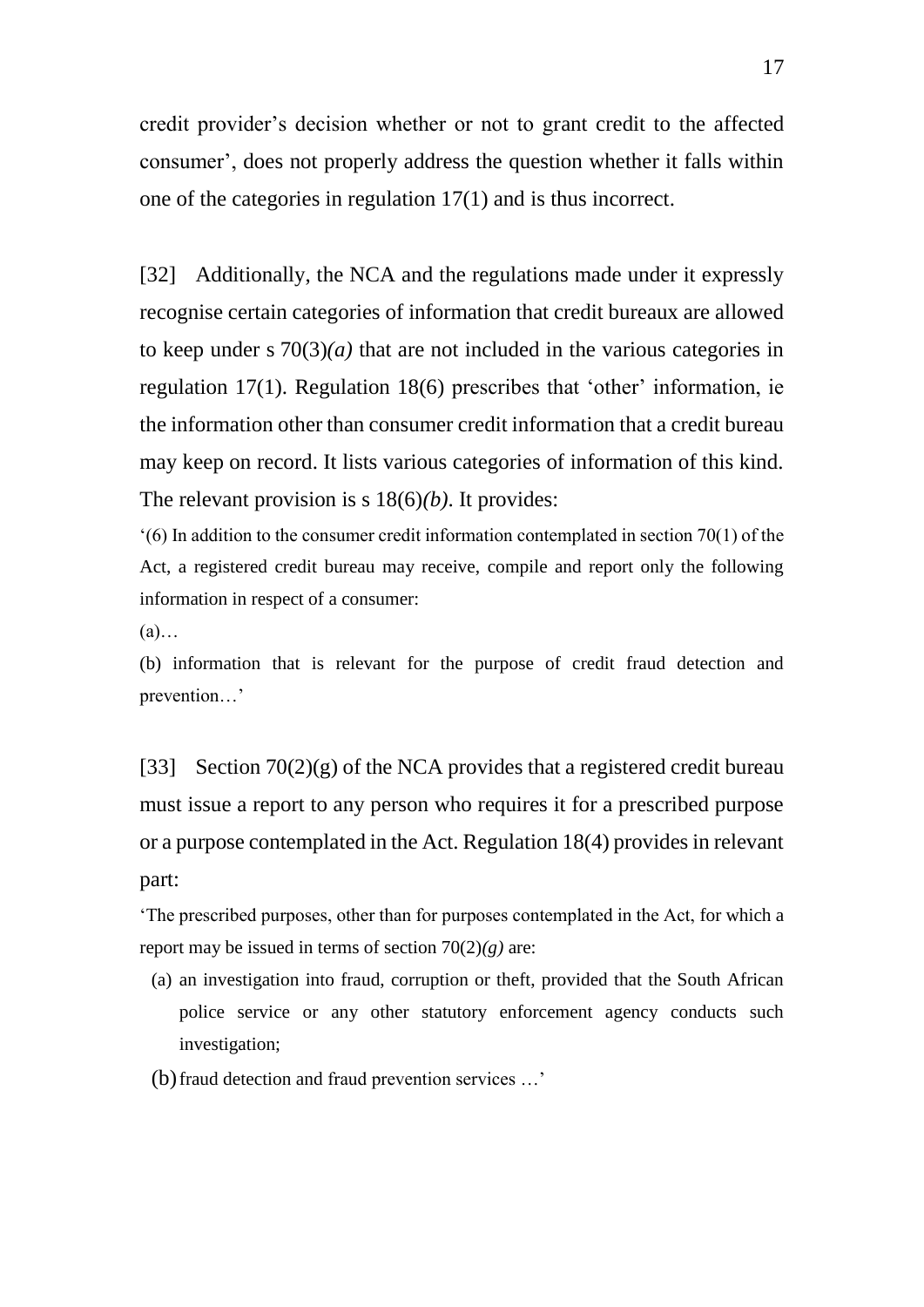[34] These provisions thus expressly recognise that recording and making available fraud information is a proper function of a credit bureau. There is nothing in the various categories in regulation 17(1) to suggest that any of them include fraud information or that it is required to be retained only for a limited period. The endeavour in argument to squeeze fraud information into category 5 without regard to the definition applicable to that category supports the interpretation that it is information of a type that should not be subject to expungement by way of regulation.

[35] The above interpretation is sensible. In *Exxon Corporation*, <sup>3</sup> Oliver LJ said: 'It is not necessary, in construing a statutory expression, to take leave of one's common sense'. A statutory provision must be interpreted in a way that leads to sensible and businesslike results, provided the interpretation does not do violence to the clear meaning of the provision or undermines its apparent purpose.<sup>4</sup>

[36] Section 3 of the NCA states that its purposes are 'to promote and advance the social and economic welfare of South Africans, promote a fair, transparent, competitive, sustainable, responsible, efficient, effective and accessible credit market and industry, and to protect consumers' in the respects listed in subsections *(a)*-*(i)*. None of these subsections suggests that the Act does not purport to regulate the type of fraud combating activities that SAFPS undertakes. Nor do any of them support a construction that would undermine genuine endeavours to combat fraud.

<sup>3</sup> *Exxon Corporation v Exxon Insurance Consultants International Ltd* [1982] Ch 119 at 144.

<sup>4</sup> *Endumeni* fn 2, para 18.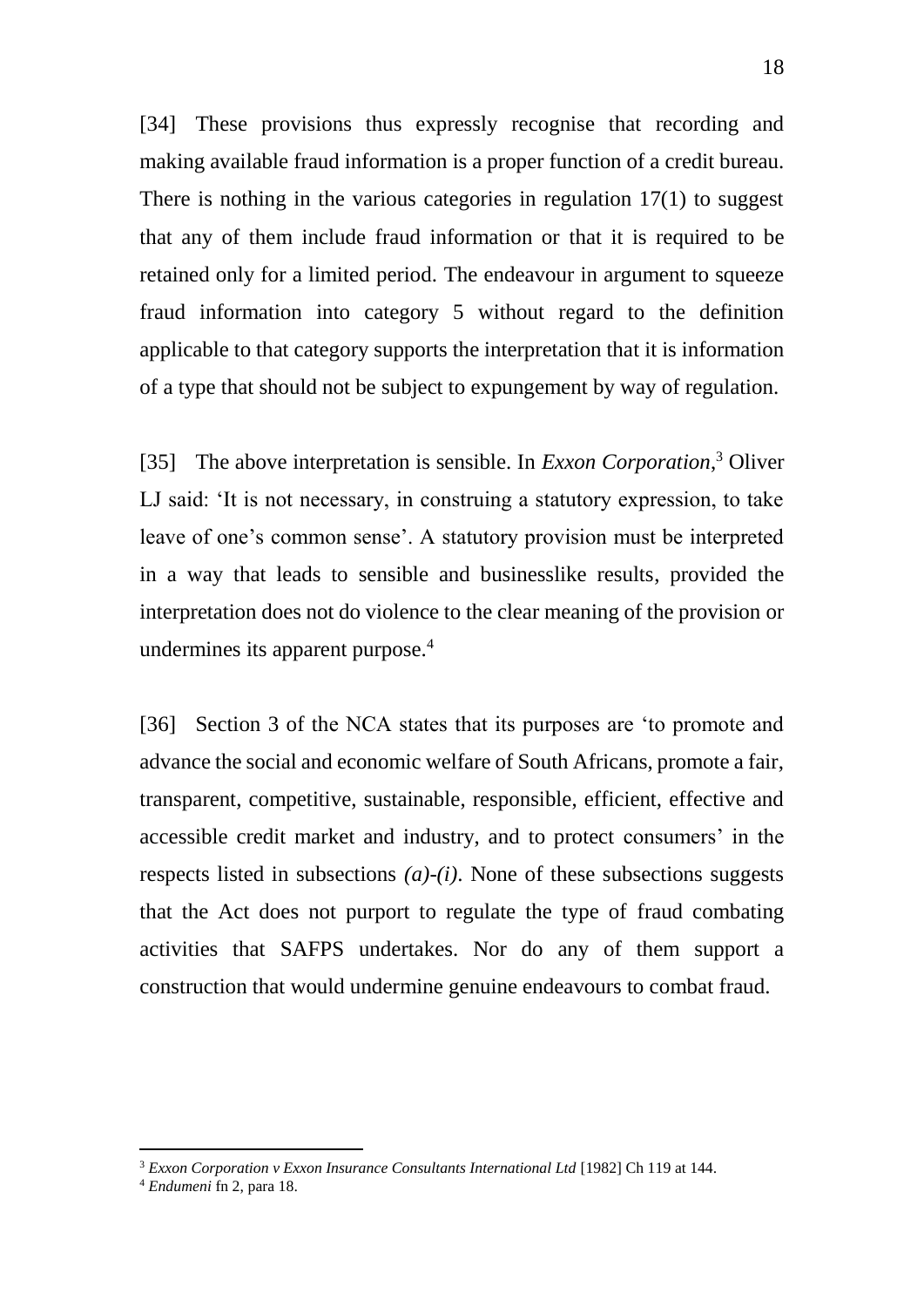[37] The Tribunal's interpretation of the NCA however was that all information kept by a credit bureau constituted 'consumer credit information' and is subject to expungement under regulation 17(1). That was inconsistent with the fact that when the regulation was amended in 2015 it removed from the table the general catch-all category 'Other'. The construction leads to patently insensible and unbusinesslike results and cuts across the purposes of the NCA – it would undermine the ability of the financial industry to protect itself against fraud and in doing so, protect fraudsters and not the victims of fraud; it would not promote a responsible credit market and industry; and it would not protect consumers. It would require credit bureaux to expunge highly relevant information about fraud on the part of consumers after one year, but oblige them to retain information about maintenance judgments potentially indefinitely (Category 8). Information about sequestration orders could be retained for five years and, once the consumer had been rehabilitated, that fact could be retained for another five years (Categories 9 and 10). No reason was advanced for affording this benevolence to fraud and fraudsters, but withholding it from maintenance defaulters and insolvents, including after their rehabilitation.

[38] The NCR however contended that the behaviour of a consumer intending to defraud a credit provider under a prospective credit application fell within the definition of 'adverse classification of consumer behaviour', as contemplated in the NCA; that this was 'the correct interpretation'; and that otherwise construed, it 'would defeat the purpose of the NCA'.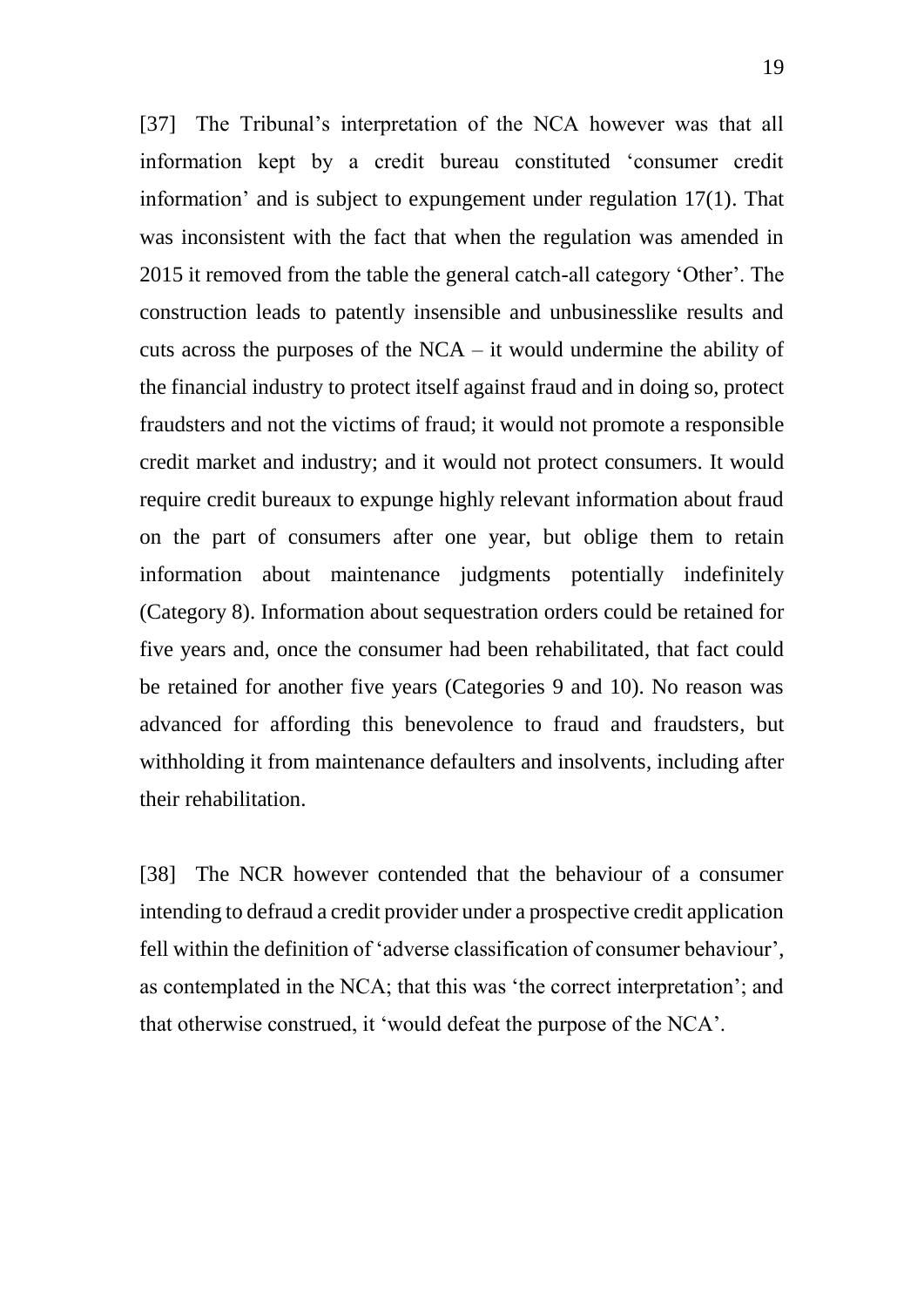[39] The contention is both startling and wrong. It is directly at odds with s 81 of the NCA which provides in relevant part:

#### 'Prevention of reckless credit

81(1) When applying for a credit agreement, and while that application is being considered by the credit provider, the prospective consumer must fully and truthfully answer any requests for information made by the credit provider as part of the assessment required by this section.

…

 (4) For all purposes of this Act, it is a complete defence to an allegation that the credit agreement is reckless if–

- (a) the credit provider establishes that the consumer failed to fully and truthfully answer any requests for information made by the credit provider as part of the assessment required by this section; and
- (b) a court or the Tribunal determines that the consumer's failure to do so materially affected the ability of the credit provider to make a proper assessment.'

The NCR's contention that the NCA must be read to protect fraudsters is untenable in the light of s 81 and leads to a patently insensible and unbusinesslike result.

[40] For those reasons there was no obligation on SAFPS to expunge the fraud information in its possession and the decision by the high court upholding its appeal was correct. The appeal must therefore be dismissed. That renders the appeal in respect of the imposition of an administrative fine academic, as there was no contravention of the NCA.

#### **Costs**

[41] Counsel for the NCR submitted that it should not be mulcted in costs because it is no ordinary litigant but a statutory body. It did not institute this litigation and opposed the appeal in the court a quo because it concerned the exercise of the NCR's statutory and regulatory powers.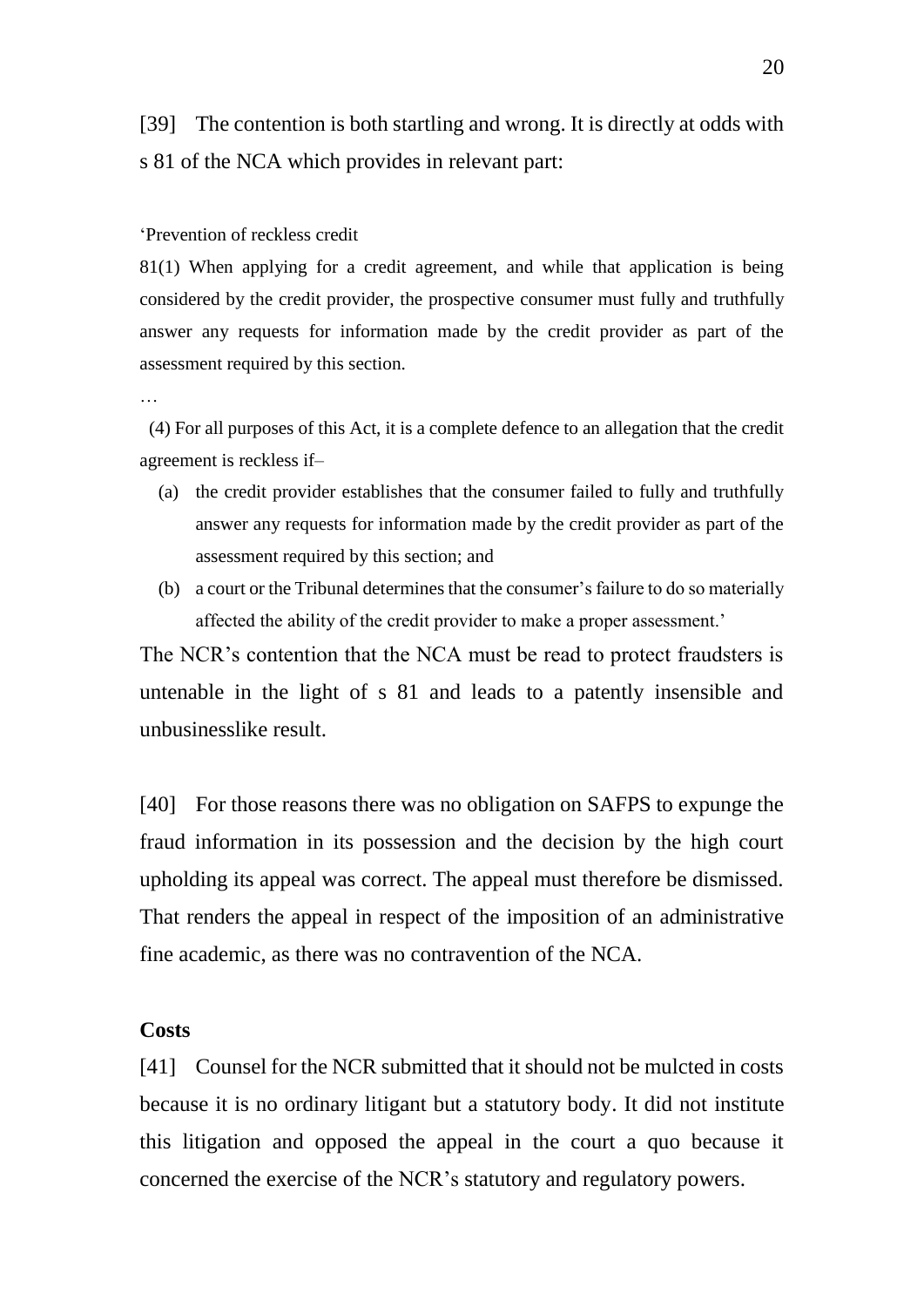[42] The principle that a statutory body should not be ordered to pay costs in a case where it has acted impartially and reasonably in exercising its statutory duties, even if it has been shown to have acted incorrectly though bona fide, is well-established.<sup>5</sup> More than a century ago in *Coetzeestroom*, 6 affirmed by the Constitutional Court in *Pioneer Hi-Bred*, 7 Innes CJ said that it was inequitable to mulct an official (the Registrar of Deeds in that case) with costs where his actions, though mistaken, were bona fide, as that was detrimental to the vigilance required of that office in the public interest.

## [43] In *Pioneer Hi-bred*, <sup>8</sup> Skweyiya ADCJ stated the principle thus:

'The principle that should inform the CAC's exercise of discretion is that, when the Commission is litigating in the course of fulfilling its statutory duties, it is undesirable for it to be inhibited in the *bona fide* fulfilment of its mandate by the threat of an adverse costs award. This flows from the need to encourage organs of state to make and to stand by honest and reasonable decisions, made in the public interest, without the threat of undue financial prejudice if the decision is challenged successfully.'

[44] There is no suggestion that the NCR's decision to refer the matter to the Tribunal in terms of s 140 of the NCA on the basis that SAFPS had allegedly contravened s 70(2)*(f)* read with regulation 17, was neither honest nor reasonable. That decision was taken in the exercise of its statutory and regulatory duties. The Tribunal ruled in favour of the NCR. Its opposition to SAFPS's appeal against that decision in the court a quo was likewise bona fide and reasonable: the proper interpretation of provisions of the NCA which the NCR was statutorily obliged to enforce,

<sup>5</sup> See LAWSA, 2 ed, Vol 3 Part 2 p 257 para 367 and the authorities there collected.

<sup>6</sup> *Coetzeestroom Estate and GM Co v Registrar of Deeds* 1902 TS 216 at 223-224.

<sup>7</sup> *Competition Commission of South Africa v Pioneer Hi-bred International Inc and Others* [2013] ZACC 50; 2014 (2) SA 480 (CC) para 24.

<sup>8</sup> Ibid, footnotes omitted.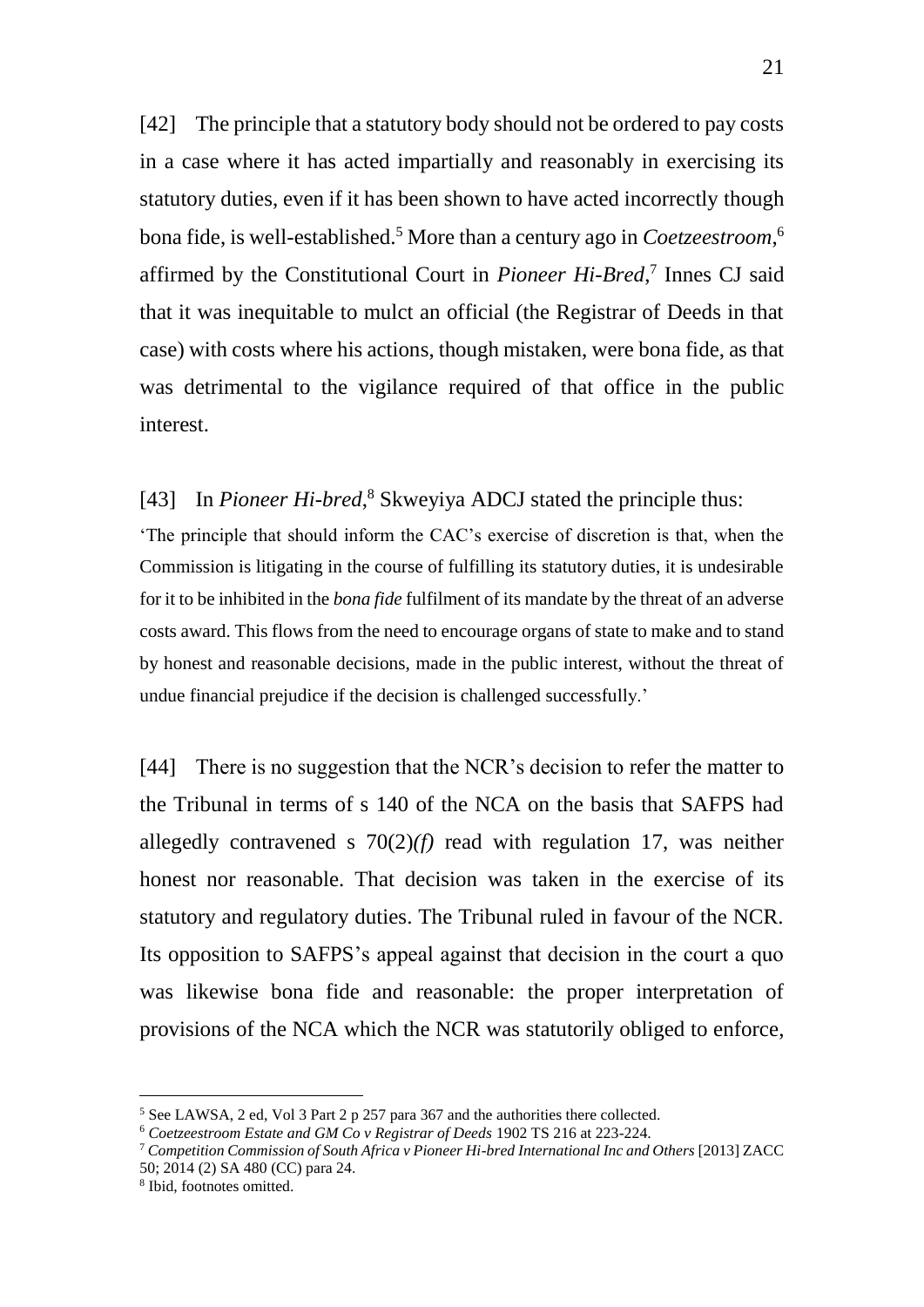and which directly impacted upon its powers and functions, were at issue. Fairness, in the light of the particular circumstances of this case and the NCR's statutory duties in regulating the consumer credit industry and enforcing the NCA, $9$  dictated that the costs orders issued by the high court against it were not justified, despite its finding that the NCR's actions were mistaken.<sup>10</sup>

[45] Similarly, the NCR's decision to lodge an appeal in this court was bona fide, reasonable and taken in the course of fulfilling its statutory duties. It is a public functionary and required clarity and certainty in relation to the interpretation of the relevant provisions of the NCA. In our opinion, an adverse costs order against the NCR is not justified in the circumstances.

[46] The following order is made:

1 The appeal is dismissed with no order for costs.

2 The orders of the high court granting costs against the National Credit Regulator in the appeal and the cross-appeal to that court are set aside.

> MJD WALLIS JUDGE OF APPEAL

\_\_\_\_\_\_\_\_\_\_\_\_\_\_\_\_\_\_\_\_\_\_\_

\_\_\_\_\_\_\_\_\_\_\_\_\_\_\_\_\_\_\_\_\_\_\_

 A SCHIPPERS JUDGE OF APPEAL

<sup>9</sup> Sections 14 and 15 of the NCA.

<sup>10</sup> *Pioneer Hi-Bred* fn 27 para 27.